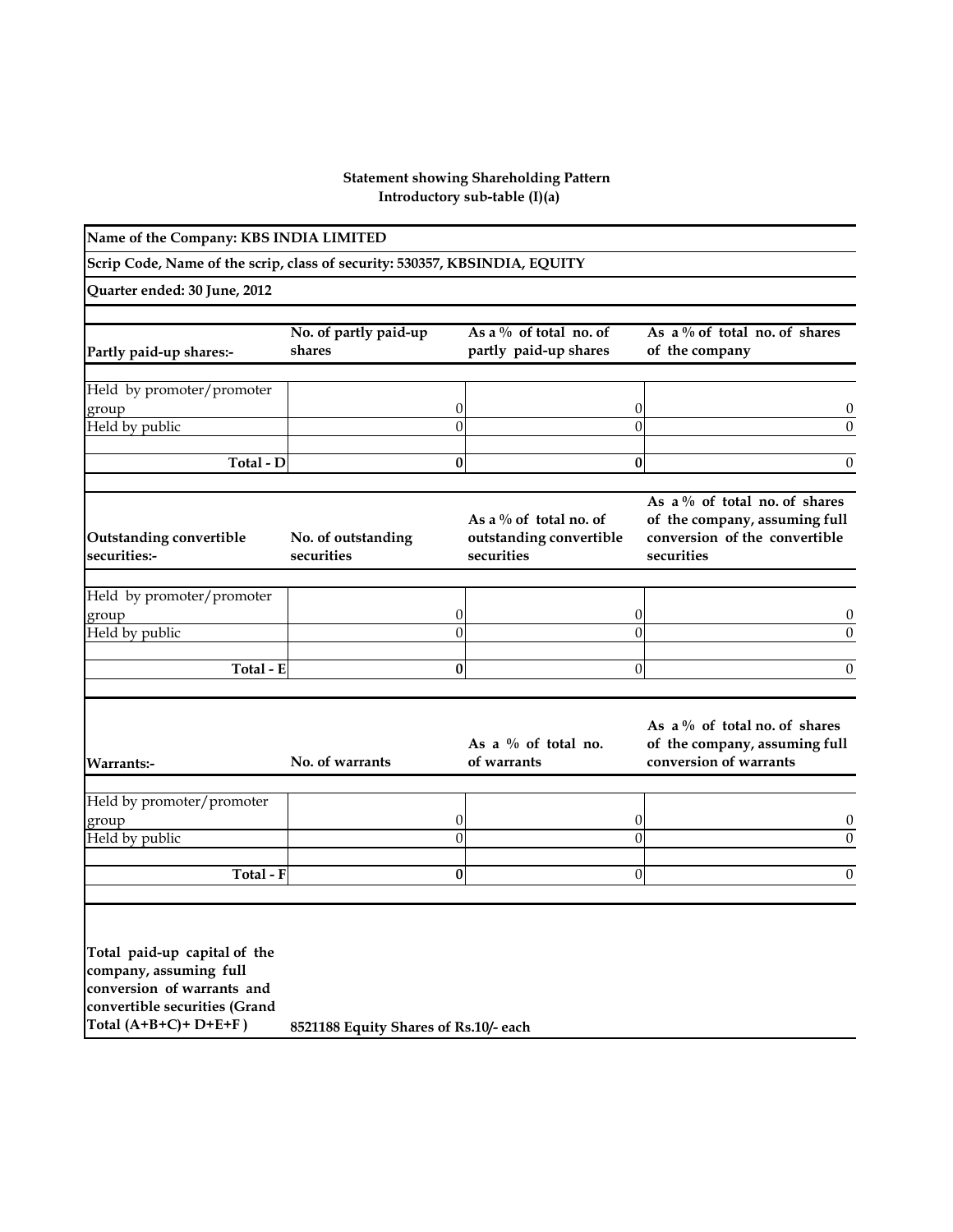| <b>Statement Showing Shareholding Pattern</b> |                                                 |                |                  |                  |                  |                                       |                  |                             |  |  |  |  |  |
|-----------------------------------------------|-------------------------------------------------|----------------|------------------|------------------|------------------|---------------------------------------|------------------|-----------------------------|--|--|--|--|--|
|                                               |                                                 |                |                  | Table (I)(a)     |                  |                                       |                  |                             |  |  |  |  |  |
|                                               | Name of the Company: KBS INDIA LIMITED          |                |                  |                  |                  |                                       |                  |                             |  |  |  |  |  |
|                                               | Quarter ended: 30 June, 2012                    |                |                  |                  |                  |                                       |                  |                             |  |  |  |  |  |
|                                               | Category Category of                            | Number of      | Total number     | Number of shares |                  | Total shareholding as a percentage of |                  | Shares Pledged or otherwise |  |  |  |  |  |
| code                                          | Shareholder                                     | Shareholders   | of shares        | held in          |                  | total number of shares                |                  | encumbered                  |  |  |  |  |  |
|                                               |                                                 |                |                  | dematerialized   |                  |                                       |                  |                             |  |  |  |  |  |
|                                               |                                                 |                |                  | form             |                  |                                       |                  |                             |  |  |  |  |  |
|                                               |                                                 |                |                  |                  | As a percentage  | As a percentage of                    | Number of        | As a percentage             |  |  |  |  |  |
|                                               |                                                 |                |                  |                  | $of(A+B)^1$      | $(A+B+C)$                             | shares           |                             |  |  |  |  |  |
|                                               |                                                 |                |                  |                  |                  |                                       |                  |                             |  |  |  |  |  |
| (I)                                           | (II)                                            | (III)          | (IV)             | (V)              | (VI)             | (VII)                                 | (VIII)           | $(IX) = (VIII)/(IV)*100$    |  |  |  |  |  |
| (A)                                           | <b>Shareholding of Promoter and Promoter</b>    |                |                  |                  |                  |                                       |                  |                             |  |  |  |  |  |
|                                               | Group <sup>2</sup>                              |                |                  |                  |                  |                                       |                  |                             |  |  |  |  |  |
| $\mathbf{1}$                                  | Indian                                          |                |                  |                  |                  |                                       |                  |                             |  |  |  |  |  |
| (a)                                           | Individuals/ Hindu Undivided Family             | 6              | 3113128          | 3113128          | 50.04            | 36.53                                 | $\mathbf{0}$     | 0.00                        |  |  |  |  |  |
| (b)                                           | Central Government/ State Government(s)         |                |                  |                  |                  |                                       |                  |                             |  |  |  |  |  |
|                                               |                                                 | $\Omega$       | 0                | ſ                | 0.00             | 0.00                                  | $\boldsymbol{0}$ | 0.00                        |  |  |  |  |  |
| (c)                                           | <b>Bodies Corporate</b>                         | $\theta$       | $\boldsymbol{0}$ | $\sqrt{ }$       |                  |                                       | $\mathbf{0}$     |                             |  |  |  |  |  |
|                                               | Financial Institutions/ Banks                   |                |                  |                  | 0.00             | 0.00                                  |                  | 0.00                        |  |  |  |  |  |
| (d)                                           |                                                 | $\theta$       | $\boldsymbol{0}$ | $\sqrt{ }$       | 0.00             | 0.00                                  | $\bf{0}$         | 0.00                        |  |  |  |  |  |
| (e)                                           | Any Other (Specify)                             |                |                  |                  |                  |                                       |                  |                             |  |  |  |  |  |
| $(e-i)$                                       | Concern Acting Person                           | $\Omega$       | $\Omega$         | $\sqrt{ }$       | 0.00             | 0.00                                  | $\mathbf{0}$     | 0.00                        |  |  |  |  |  |
|                                               | Sub Total(A)(1)                                 | 6              | 3113128          | 3113128          | 50.04            | 36.53                                 | $\bf{0}$         | 0.00                        |  |  |  |  |  |
| $\mathbf{2}$                                  | Foreign                                         |                |                  |                  |                  |                                       |                  |                             |  |  |  |  |  |
| $\rm{a}$                                      | Individuals (Non-Residents Individuals/         |                |                  |                  |                  |                                       |                  |                             |  |  |  |  |  |
|                                               | Foreign Individuals)                            | $\Omega$       |                  |                  | 0.00             | 0.00                                  | $\boldsymbol{0}$ | 0.00                        |  |  |  |  |  |
| b                                             | <b>Bodies Corporate</b>                         | $\Omega$       | $\boldsymbol{0}$ | $\sqrt{2}$       | 0.00             | 0.00                                  | $\mathbf{0}$     | 0.00                        |  |  |  |  |  |
| $\mathsf{c}$                                  | Institutions                                    | $\Omega$       | $\theta$         |                  | 0.00             | 0.00                                  | $\mathbf{0}$     | 0.00                        |  |  |  |  |  |
| d                                             | Any Others(Specify)                             |                |                  |                  |                  |                                       |                  |                             |  |  |  |  |  |
|                                               |                                                 |                |                  |                  |                  |                                       |                  |                             |  |  |  |  |  |
|                                               |                                                 | $\Omega$       | $\Omega$         | $\sqrt{ }$       | 0.00             | 0.00                                  | $\boldsymbol{0}$ | 0.00                        |  |  |  |  |  |
|                                               | Sub Total(A)(2)                                 | $\bf{0}$       | $\bf{0}$         | $\mathbf{0}$     | 0.00             | 0.00                                  | $\bf{0}$         | 0.00                        |  |  |  |  |  |
|                                               | Total Shareholding of Promoter and              |                |                  |                  |                  |                                       |                  |                             |  |  |  |  |  |
|                                               | Promoter Group (A)= $(A)(1)+(A)(2)$             | 6              | 3113128          | 3113128          | 50.04            | 36.53                                 | 0                | 0.00                        |  |  |  |  |  |
| (B)                                           | Public shareholding                             |                |                  |                  |                  |                                       |                  |                             |  |  |  |  |  |
| $\mathbf{1}$                                  | Institutions                                    |                |                  |                  |                  |                                       |                  |                             |  |  |  |  |  |
| (a)                                           | Mutual Funds/ UTI                               | $\theta$       | $\boldsymbol{0}$ | $\sqrt{ }$       | 0.00             | 0.00                                  | $\boldsymbol{0}$ | 0.00                        |  |  |  |  |  |
| (b)                                           | Financial Institutions / Banks                  | $\Omega$       | $\boldsymbol{0}$ | $\sqrt{ }$       | 0.00             | 0.00                                  | $\mathbf{0}$     | 0.00                        |  |  |  |  |  |
| (c)                                           | Central Government/ State Government(s)         |                |                  |                  |                  |                                       |                  |                             |  |  |  |  |  |
|                                               |                                                 | $\Omega$       | $\theta$         | $\sqrt{ }$       | 0.00             | 0.00                                  | $\mathbf{0}$     | 0.00                        |  |  |  |  |  |
| (d)                                           | Venture Capital Funds                           | $\Omega$       |                  | $\sqrt{ }$       | 0.00             | 0.00                                  | $\mathbf{0}$     | 0.00                        |  |  |  |  |  |
| (e)                                           | <b>Insurance Companies</b>                      | $\theta$       | $\theta$         |                  | 0.00             | 0.00                                  | $\mathbf{0}$     | 0.00                        |  |  |  |  |  |
| (f)                                           | Foreign Institutional Investors                 | $\overline{1}$ | 121980           | 121980           | 1.96             | 1.43                                  | $\mathbf{0}$     | 0.00                        |  |  |  |  |  |
| (g)                                           | Foreign Venture Capital Investors               | $\Omega$       |                  |                  | 0.00             | 0.00                                  | $\mathbf{0}$     | 0.00                        |  |  |  |  |  |
| (h)                                           | Any Other (specify)                             | $\Omega$       |                  |                  | 0.00             | 0.00                                  | $\mathbf{0}$     | 0.00                        |  |  |  |  |  |
|                                               | Sub-Total (B)(1)                                | $\mathbf{1}$   | 121980           | 121980           | 1.96             | 1.43                                  | $\bf{0}$         | $\bf{0}$                    |  |  |  |  |  |
|                                               |                                                 |                |                  |                  |                  |                                       |                  |                             |  |  |  |  |  |
| B <sub>2</sub>                                |                                                 |                |                  |                  |                  |                                       |                  |                             |  |  |  |  |  |
|                                               | Non-institutions                                |                |                  |                  |                  |                                       |                  |                             |  |  |  |  |  |
| (a)                                           | <b>Bodies Corporate</b>                         | 24             | 113959           | 113859           | 1.83             | 1.34                                  | $\mathbf{0}$     | 0.00                        |  |  |  |  |  |
| (b)                                           | Individuals                                     |                |                  |                  |                  |                                       |                  |                             |  |  |  |  |  |
|                                               | Individuals -i. Individual shareholders holding |                |                  |                  |                  |                                       |                  |                             |  |  |  |  |  |
|                                               | nominal share capital up to Rs 1 lakh           |                |                  |                  |                  |                                       |                  |                             |  |  |  |  |  |
| -1                                            |                                                 | 548            | 434746           | 311286           | 6.99             | 5.10                                  | $\mathbf{0}$     | 0.00                        |  |  |  |  |  |
| $\overline{\mathbf{u}}$                       | ii. Individual shareholders holding nominal     |                |                  |                  |                  |                                       |                  |                             |  |  |  |  |  |
|                                               | share capital in excess of Rs. 1 lakh.          |                |                  |                  |                  |                                       |                  |                             |  |  |  |  |  |
|                                               |                                                 | 25             | 1511117          | 1486117          | 24.29            | 17.73                                 | 15000            | 0.99                        |  |  |  |  |  |
| (c)                                           | Any Other (Specify)                             |                |                  |                  |                  |                                       |                  |                             |  |  |  |  |  |
| $(c-i)$                                       | <b>Clearing Member</b>                          | 6              | 26258            | 26258            | 0.42             | 0.31                                  | $\mathbf{0}$     | 0.00                        |  |  |  |  |  |
| $(c-ii)$                                      | Director                                        | $\mathbf{1}$   | 900000           | 900000           | 14.47            | 10.56                                 | $\mathbf{0}$     | 0.00                        |  |  |  |  |  |
|                                               |                                                 |                |                  |                  |                  |                                       |                  |                             |  |  |  |  |  |
|                                               | Sub-Total (B)(2)                                | 604            | 2986080          | 1937520          | 48.00            | 35.04                                 | 15000            | 0.99                        |  |  |  |  |  |
| (B)                                           | Public Shareholding (B)=<br>Total               |                |                  |                  |                  |                                       |                  |                             |  |  |  |  |  |
|                                               | $(B)(1)+(B)(2)$                                 | 605            | 3108060          | 2059500          | 49.96            | 36.47                                 | 0                | 0.00                        |  |  |  |  |  |
|                                               |                                                 |                |                  |                  |                  |                                       |                  |                             |  |  |  |  |  |
|                                               | TOTAL $(A)+(B)$                                 | 611            | 6221188          | 5172628          | 100.00           | 73.01                                 | 15000            | 0.99                        |  |  |  |  |  |
| (C)                                           | Shares held by Custodians and against           |                |                  |                  |                  |                                       |                  |                             |  |  |  |  |  |
| 1                                             | Promoter and Promoter Group                     | $\mathbf{1}$   | 2300000          | 2300000          | $\mathbf{0}$     | 26.99                                 | $\boldsymbol{0}$ | 0.00                        |  |  |  |  |  |
| $\overline{2}$                                | Public                                          | $\mathbf{0}$   | $\bf{0}$         |                  | $\boldsymbol{0}$ | 0.00                                  | $\boldsymbol{0}$ | $\boldsymbol{0}$            |  |  |  |  |  |
|                                               | Sub-Total (C)                                   | $\mathbf{1}$   | 2300000          | 2300000          | $\bf{0}$         | 26.99                                 | $\pmb{0}$        | $\bf{0}$                    |  |  |  |  |  |
|                                               |                                                 |                |                  |                  |                  |                                       |                  |                             |  |  |  |  |  |
|                                               | GRAND TOTAL (A)+(B)+(C)                         | 612            | 8521188          | 7472628          | 100.00           | 100.00                                | 15000            | 0.99                        |  |  |  |  |  |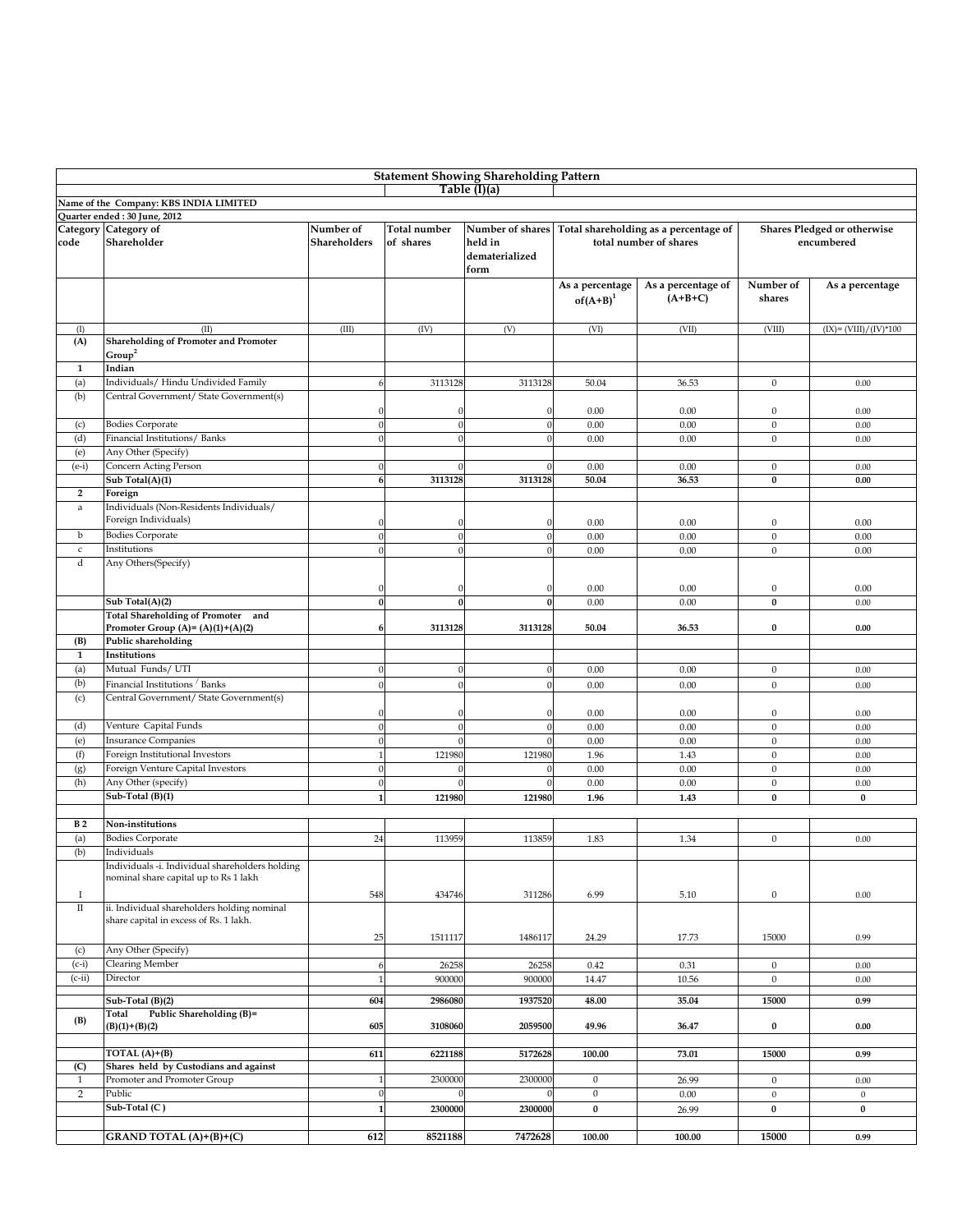## **(I)(b) Statement showing holding of securities (including shares, warrants, convertible securities) of persons belonging to the category "Promoter and Promoter Group" as on 30/06/2012**

| Sr. No.      | Name of the shareholder |                     | <b>Total shares held</b>                             | Shares pledged or otherwise encumbered |                      | Details of warrants                                                         |                  | Details of convertible<br>securities                       |                                             | Total shares (including<br>underlying shares<br>assuming full<br>conversion of warrants |                                                                   |
|--------------|-------------------------|---------------------|------------------------------------------------------|----------------------------------------|----------------------|-----------------------------------------------------------------------------|------------------|------------------------------------------------------------|---------------------------------------------|-----------------------------------------------------------------------------------------|-------------------------------------------------------------------|
|              |                         | Number<br>of shares | As a $\%$ of grand<br>total<br>$(A) + (B)$<br>$+(C)$ | Number                                 | As a percentage      | As a % of grand Number of<br>total $(A)+(B)+(C)$<br>of sub-clause<br>(I)(a) | warrants<br>held | As a % total<br>number of<br>warrants of the<br>same class | Number of<br>convertible<br>securities held | As a % total<br>number of<br>convertible<br>securities of<br>the same class             | and convertible<br>securities) as a % of<br>diluted share capital |
| $($ I        | (II)                    | (III)               | (IV)                                                 | (V)                                    | $(VI)=(V)/(III)*100$ | (VII)                                                                       | (VIII)           | (IX)                                                       | (X)                                         | (XI)                                                                                    | (XII)                                                             |
|              | Tushar Suresh Shah      | 2209688             | 25.93                                                |                                        | 0.00                 | 0.00                                                                        |                  | 0.00                                                       |                                             | 0.00                                                                                    | 25.93                                                             |
|              | Madhu Suresh Shah       | 881220              | 10.34                                                |                                        | 0.00                 | 0.00                                                                        |                  | 0.00                                                       |                                             | 0.00                                                                                    | 10.34                                                             |
| 3            | Tanya Tushar Shah       | 20000               | 0.23                                                 |                                        | 0.00                 | 0.00                                                                        |                  | 0.00                                                       |                                             | 0.00                                                                                    | 0.23                                                              |
|              | Namita Tushar Shah      | 1120                | 0.01                                                 |                                        | 0.00                 | 0.00                                                                        |                  | 0.00                                                       |                                             | 0.00                                                                                    | 0.01                                                              |
| 5            | Tanay Tushar Shah       | 1100                | 0.01                                                 |                                        | 0.00                 | 0.00                                                                        |                  | 0.00                                                       | $\Omega$                                    | 0.00                                                                                    | 0.01                                                              |
|              |                         |                     |                                                      |                                        |                      |                                                                             |                  |                                                            |                                             |                                                                                         |                                                                   |
| <b>TOTAL</b> |                         | 3113128             | 36.53                                                |                                        | 0.00                 | 0.00                                                                        |                  | 0.00                                                       | $\mathbf{0}$                                | 0.00                                                                                    | 36.53                                                             |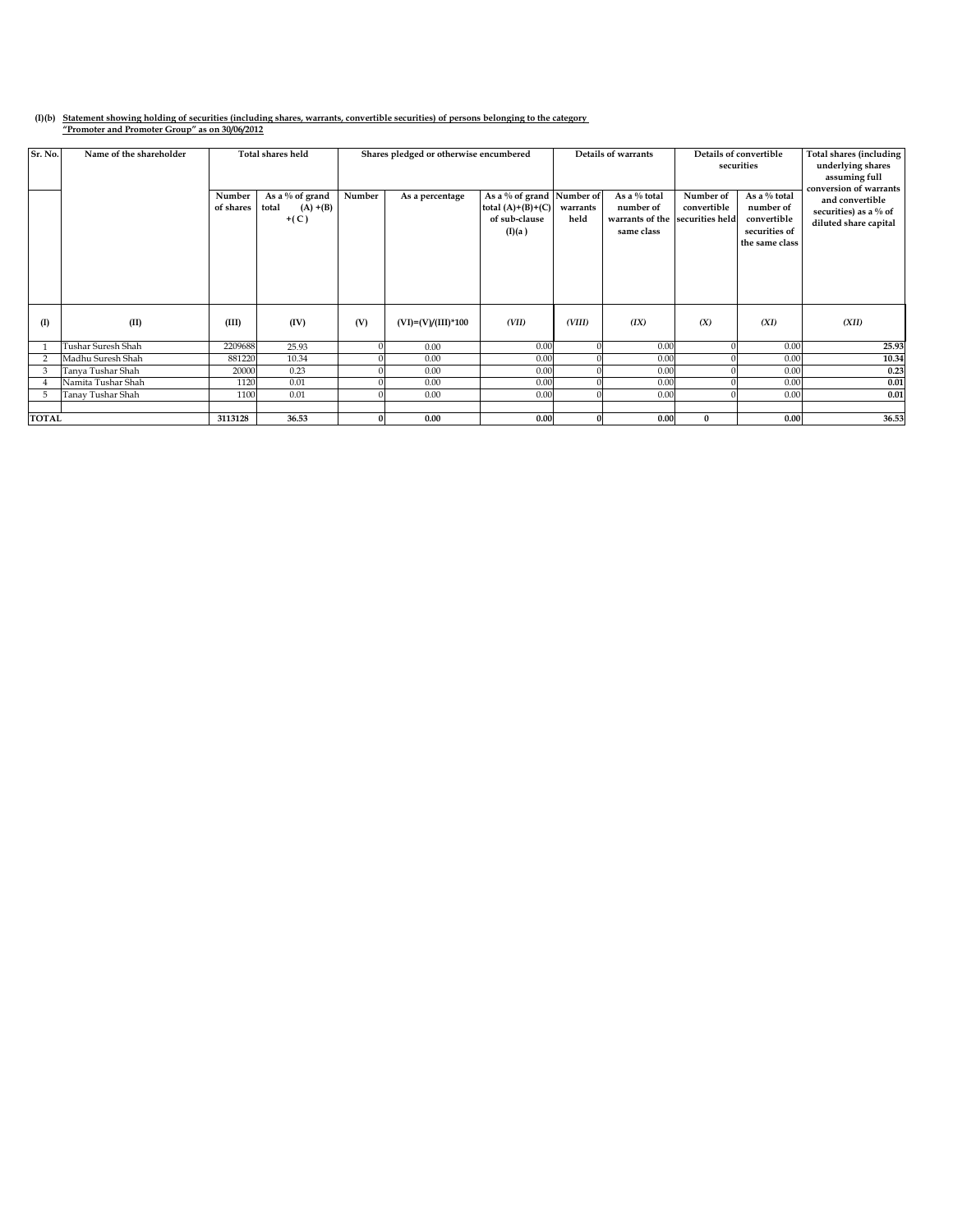## **(I)(c)(i) Statement showing holding of securities (including shares, warrants, convertible securities) of persons belonging to the category "Public" and holding more than 1% of the total number of shares as on 30/06/2012**

| Sr. No.      | Name of the shareholder    | Number of shares | Shares as a percentage of<br>total number of shares<br>{i.e., Grand Total<br>$(A)+(B)+(C)$ indicated in<br>Statement at para (I)(a) | Detail of warrants<br>As a $%$ total<br>Number of<br>number of<br>warrants |                               | Number of<br>convertible | Details of convertible<br>securities<br>$\%$ w.r.t total<br>number of | <b>Total shares</b><br><i>(including)</i><br>unerlying shares<br>assuming full<br>conversion of |
|--------------|----------------------------|------------------|-------------------------------------------------------------------------------------------------------------------------------------|----------------------------------------------------------------------------|-------------------------------|--------------------------|-----------------------------------------------------------------------|-------------------------------------------------------------------------------------------------|
|              |                            |                  | above}                                                                                                                              | held                                                                       | warrants of<br>the same class | securities held          | convertible<br>securities of<br>the same class                        | warrants and<br>convertible<br>securities as $a\%$<br>of diluted share<br>capital               |
|              | <b>KETAN BABULAL SHAH</b>  | 900000           | 10.56                                                                                                                               |                                                                            | 0.00                          |                          | 0.00                                                                  | 10.56                                                                                           |
|              | YOGESH HARIVANDAN          |                  | 10.44                                                                                                                               |                                                                            | 0.00                          |                          | 0.00                                                                  |                                                                                                 |
| 2            | <b>CHANDAWALLA</b>         | 890000           |                                                                                                                                     |                                                                            |                               |                          |                                                                       | 10.44                                                                                           |
| 3            | <b>ARES DIVERSIFIED DR</b> | 121980           | 1.43                                                                                                                                |                                                                            | 0.00                          |                          | 0.00                                                                  | 1.43                                                                                            |
|              |                            |                  |                                                                                                                                     |                                                                            |                               |                          |                                                                       |                                                                                                 |
| <b>TOTAL</b> |                            | 1911980          | 22.44                                                                                                                               |                                                                            | 0.00                          | $\Omega$                 | 0.00                                                                  | 22.44                                                                                           |